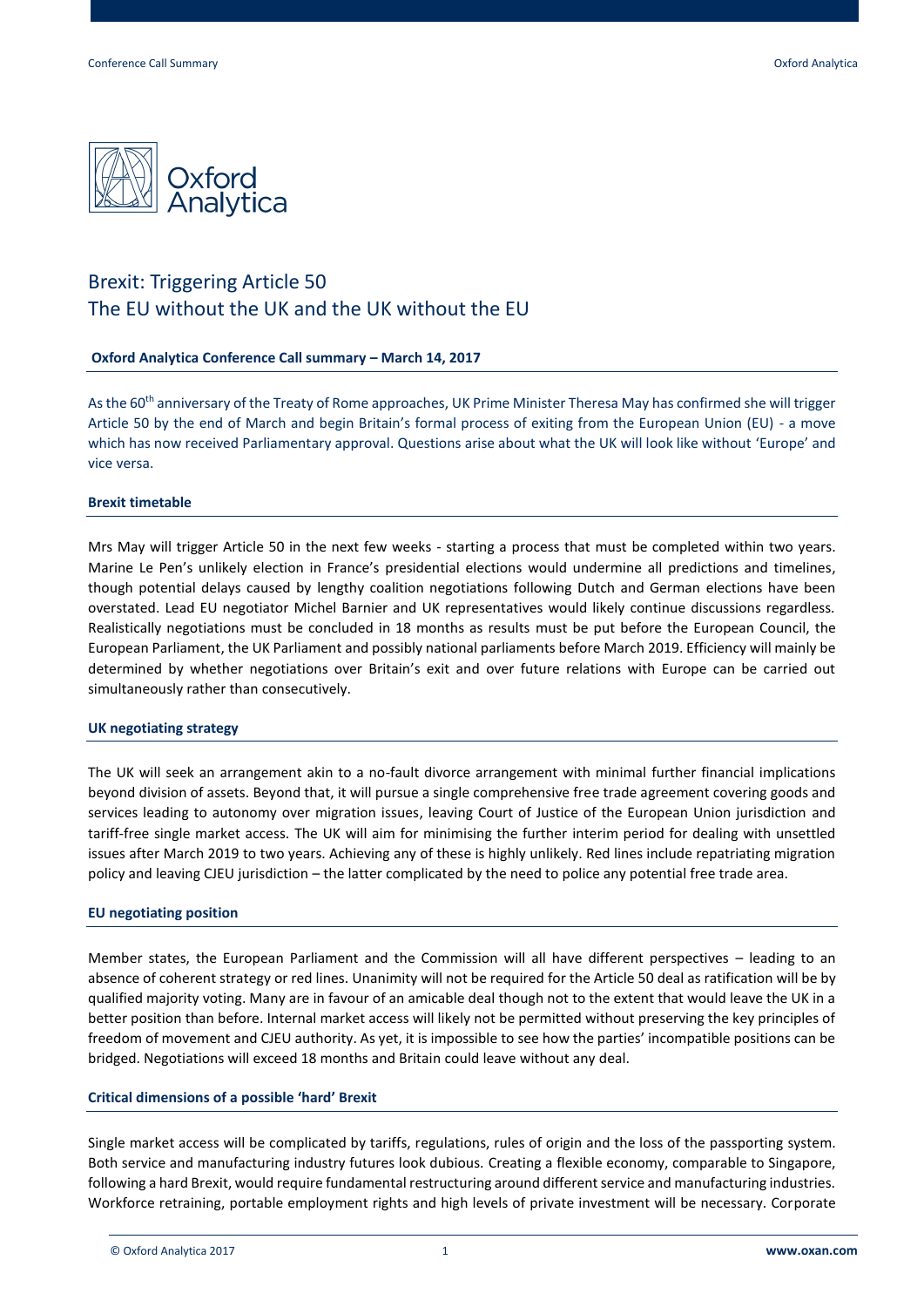and income tax rates would be low requiring budgetary cuts and deregulation – the consequences of which could be severe. Brexit voters – older and unskilled workers – would likely be hurt most. Skilled, university-educated and young workers would be most in demand and likely be located in London and the South-East. Remaining unskilled jobs would be the ones currently occupied by immigrants – such as farm work and social care. Current low productivity rates could only be improved through increasing research in industries of the future such as robotics and biochemistry. One possible model would reward productivity with higher pay and cut welfare – forcing unskilled workers back into the labour market. A hard Brexit would ultimately lead to greater globalisation despite the wishes of many of its supporters.

A 'messy' middle ground Brexit is more likely – where a broad and vague interim framework allows for different sectors to move at different paces. United States policy on tax reform and financial deregulation could affect private investment in the UK and cause some institutions to move from London to New York.

## **Q & A Session**

#### **Future UK passporting access**

UK sectors will only retain passporting in the unlikely event of continued European control of the financial sector where it is subject to EU regulations and law. Regulatory offshoring of the City of London is economically attractive but politically unfeasible. Regulatory equivalence as it currently exists would be a dissatisfactory alternative with consequences for City of London sectors such as investment banking.

## **City of London future**

Future regulatory frameworks and US policy will affect the City of London's future. Euro-clearing mechanisms and the Eurobond trade sectors are most likely to leave while questions around the continued presence of foreign banks remain. Financial-related sectors such as consultancy and legal services may also consider moving – particularly in the event of a hard Brexit.

# **EU Reform**

Desirable reform efforts will likely face challenges in the wake of Brexit and the rise of populism on the continent – whether in relation to budget integration, political integration, a 2-speed union or rebalancing institutional power. Tensions will also continue with some member states in favour of repatriation of power – though their position is significantly weakened by the loss of the UK. Economic integration would be facilitated if it wasled by Germany – though the extent of political will to do so is unclear.

#### **Scottish independence and Irish re-unification**

Brexit has materially improved the prospects of Scottish independence by providing an intellectually plausible reason for a second referendum and potentially greater chance of success. Prime Minister Theresa May will likely allow it but only after Brexit in 2019. She may attempt to separate the independence narrative from the Brexit one – in which case the oil industry and flailing Scottish Labour Party will be central issues. Trade dependence on the rest of the UK may provide an economic argument against independence. Potential Scottish EU accession could be complicated by member states' own separatist fears.

Irish re-unification would require majority support in Northern Ireland, which is unlikely in the near future given current demographics. Brexit will challenge the interdependence of the economies and reducing the openness of the borders will lead to administrative inconvenience at a minimum. Despite this, the dynamics for collaboration in the Northern Ireland peace process remain strong.